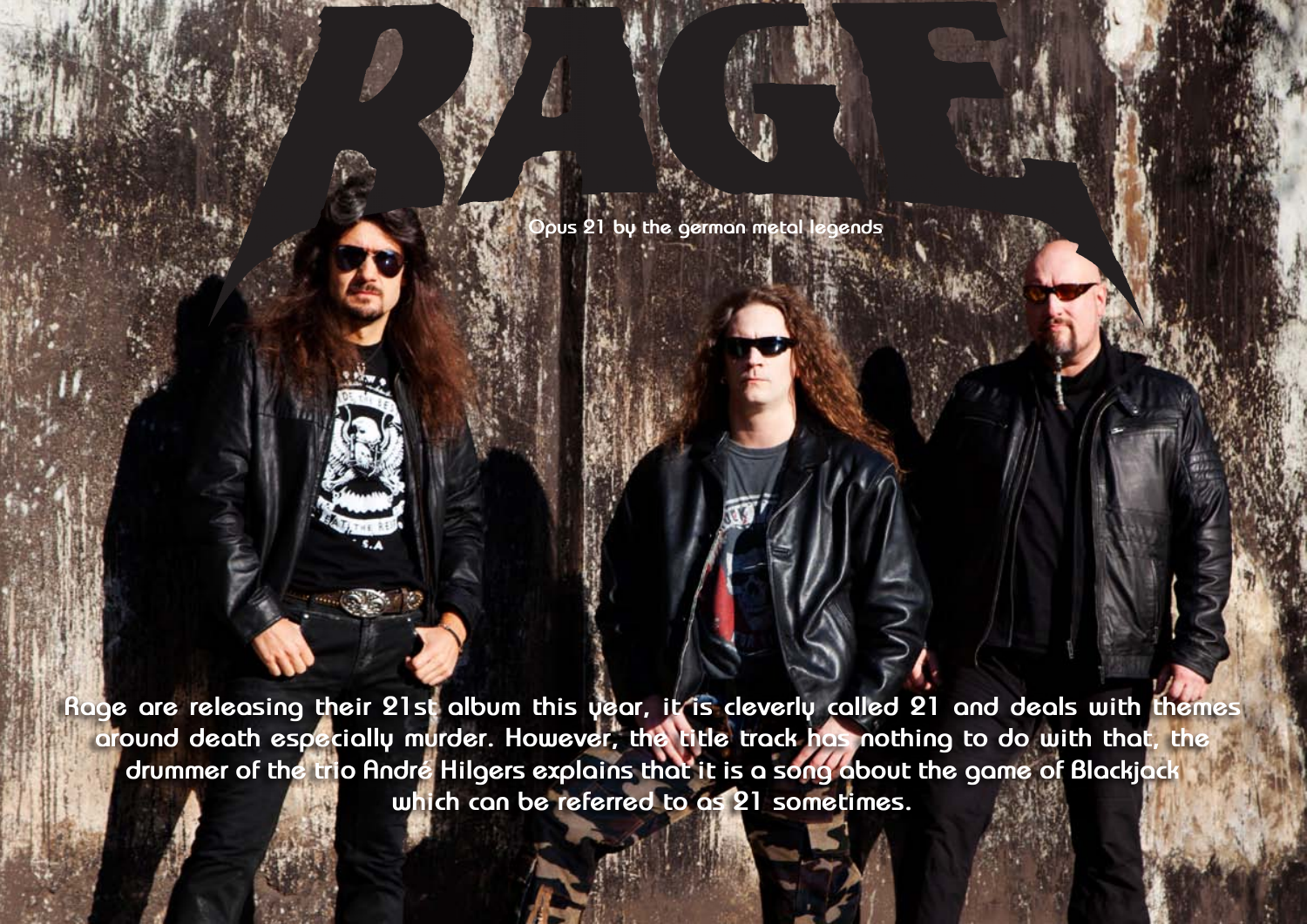

by daniel källmalm photos: nuclear blast press publshed on 11/2-2012

Before we look at the album and all of that, lets have a look at some other stuff. Rage is a band that was formed under the name of Avenger back in 1984 and is considered as one of the most important band in the history of German heavy metal, today a trio but they have been a quartet earlier on in their career which has spanned 20 albums so far and late in february they will re-

lease their 21st album which will be their twentieth as Rage which is a name they changed to following their first album "Prayers of Steel". They changed their name because there was a british band with that name already and in the beginning the idea was to call the band Furious Rage but it was quickly changed into Rage, the only remaining member from the start is Peter "Peavy" Wagner the voice and the bassist of the band. The latest one into the band is André Hilgers who handles the drums and he says he has been

well received into the band by "Peavy" and Victor Smolski, and as "Peavy" said when I interviewed in relation to the release of "Carved in Stone", he seems to be a good match for the band.

- We work very well together and I learned a lot more about my drumming, André explains.

André also explains that the guys have been good to him since he got into the band, Victor for instance praises his drumming in some quotes for the press information for the coming album 21. He says it is good for him to play

in the trio as well as they are good guys and they know exactly how to make the music for Rage, he says it is comfortable to play with the guys in Rage.

- I live my dream…that's it!

## **21**

21 is as already stated the 21st album of Rage, the title track is about Blackjack but the album has a theme around death and murder and all of that. Musically it is bit different from the album before that was more orchestral, this time out the band is more

straightforward and heavy oriented, André says that they aimed to make a more rough and pure heavy metal album.

- Its definitely the hardest album for years and without keyboards and orchestration and we are very proud of the result. Its very hard and powerful with all the Rage hooks that the fans know (and love, editors note).

A clever formulation is from Nuclear Blast about this album saying that the lyrics makes it a real killer which is clever because of the thematic content of the al-

bum. But lyrics is something that "Peavy" takes quite seriously as he explained to me not in relation to this album but I doubt his mind about it has changed in such a short timeframe. He said:

- I think out lyrics are both important and interesting. I write about personal things and not bullshit as swords and dragons.

And for sure there are no swords and dragons in the lyrics on this album and it is a subject that can be seen as both interesting and important, same goes for the subject of gambling. As